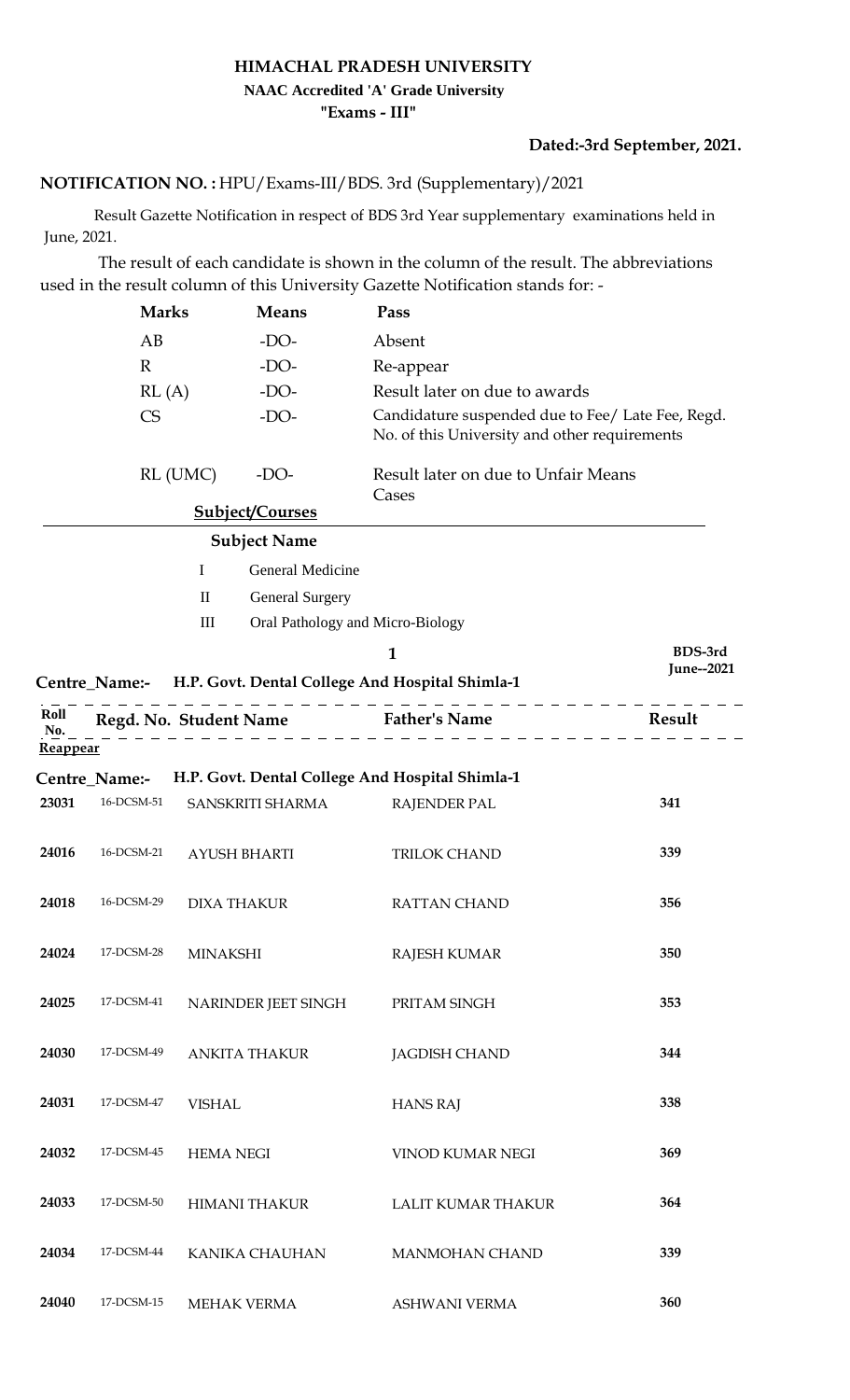**Centre\_Name:- H.P. Govt. Dental College And Hospital Shimla-1**

| Roll<br>No. |                                                                    |                                                    |                                        |                |  |  |  |
|-------------|--------------------------------------------------------------------|----------------------------------------------------|----------------------------------------|----------------|--|--|--|
| Reappear    |                                                                    |                                                    |                                        |                |  |  |  |
| 24041       | 17-DCSM-14                                                         | AARTI SHARMA                                       | HEM RAJ SHARMA                         | 368            |  |  |  |
| 24042       | 17-DCSM-48                                                         | <b>JITESH</b>                                      | DEVINDER SINGH                         | 336            |  |  |  |
| 24044       | 17-DCSM-35                                                         | KARTIK CHONA                                       | <b>ANIL CHONA</b>                      | 330            |  |  |  |
| 24047       | 17-DCSM-34                                                         | <b>SHIKHA THAKUR</b>                               | <b>AMARDEEP SINGH</b>                  | 365            |  |  |  |
|             | Himachal Dental College Sundernagar, Mandi (H.P.)<br>Centre_Name:- |                                                    |                                        |                |  |  |  |
| 24116       | 17-DCSN-32                                                         |                                                    |                                        |                |  |  |  |
|             |                                                                    | <b>ARUNA KUMARI</b>                                | <b>AJIT SINGH</b>                      | 335            |  |  |  |
| 24132       | 17-DCSN-48                                                         | <b>SIMRAN MINHAS</b>                               | VIJAY SINGH MINHAS                     | 346            |  |  |  |
| 24143       | 17-DCSN-59                                                         | RADHIKA SHARMA                                     | KAPIL DEV SHARMA                       | 319            |  |  |  |
| 24145       | 17-DCSN-61                                                         | <b>AGRIM KAUSHAL</b>                               | <b>JOGINDER SINGH</b>                  | 316            |  |  |  |
| 24148       | 17-DCSN-64                                                         | <b>KUSAM</b>                                       | MOHINDER SINGH                         | 311            |  |  |  |
| 24149       | $17-DCSN-65$                                                       | <b>ANJALI</b>                                      | SOHAN SINGH                            | 322            |  |  |  |
| 24153       | 17-DCSN-69                                                         | SHREYA THAKUR                                      | <b>SUKHRAM THAKUR</b>                  | 316            |  |  |  |
|             | <b>Centre Name:-</b>                                               | M.N.D.A.V. Dental College Tatul Solan (H.P.)       |                                        |                |  |  |  |
| 22357       | 15-DSN-55                                                          | <b>SUNITA RANA</b>                                 | KHIM BAHADUR RANA                      | $R/- I$ , III, |  |  |  |
| 24323       | 17-DSN-25                                                          | NIDHI SINGH                                        | ARVIND KUMAR SINGH                     | 346            |  |  |  |
| 24327       | 17-DSN-29                                                          | <b>RAMANDEEP SINGH</b>                             | <b>SATNAM SINGH</b>                    | 311            |  |  |  |
| 24340       | 17-DSN-20                                                          | <b>MAYANK VATS</b>                                 | LALIT KR. SHARMA                       | 316            |  |  |  |
|             | <b>Centre_Name:-</b>                                               | Bhojia Dental College & Hospital Budh, Baddi Solan |                                        |                |  |  |  |
| 24212       | 17-DGN-31                                                          | <b>ISHANI KATNORIA</b>                             | <b>MANOHAR LAL</b>                     | 332            |  |  |  |
|             |                                                                    |                                                    |                                        |                |  |  |  |
| 24216       | 17-DGN-57                                                          | <b>MANSI SHARMA</b>                                | NARESH SHARMA                          | 342            |  |  |  |
| 24232       | 17-DGN-66                                                          | SHIVANI SHARMA                                     | TARA CHAND SHARMA                      | 325            |  |  |  |
| 24234       | 17-DGN-59                                                          | SHRUTI JASWAL                                      | <b>RAVINDER KUMAR</b><br><b>JASWAL</b> | 331            |  |  |  |
| 24237       | 17-DGN-34                                                          | SUKANYA KAUNDAL                                    | <b>VIJAY KAUNDAL</b>                   | 320            |  |  |  |
| 24240       | 17-DGN-13                                                          | TAMANNA SINGHTA                                    | KAMAL KUMAR SINGHTA                    | 368            |  |  |  |
| 24243       | 17-DGN-46                                                          | AASHISH BADYAL                                     | <b>INDERJIT BADYAL</b>                 | 330            |  |  |  |